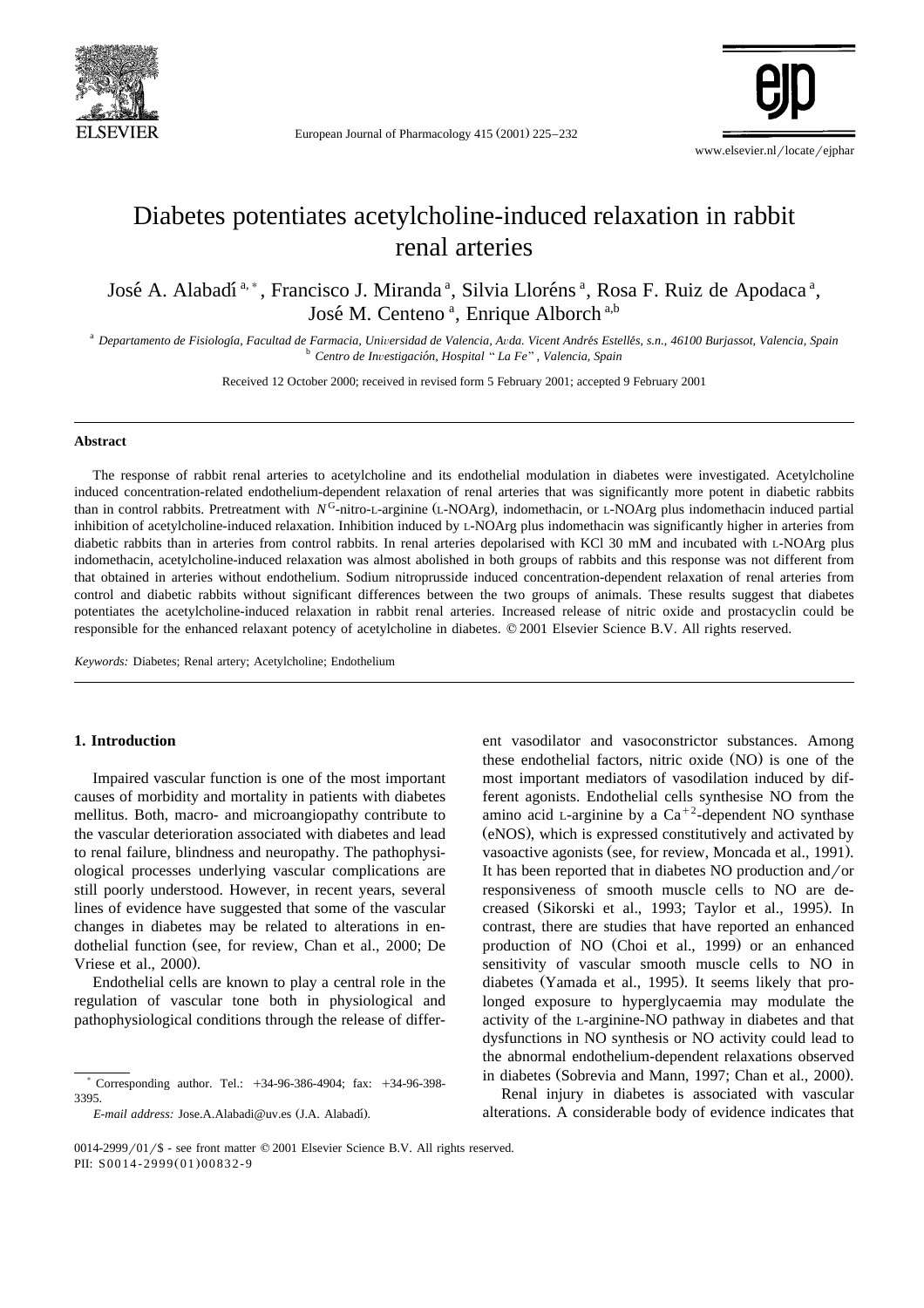endothelial dysfunction is closely associated with the development of diabetic nephropathy in humans (Stehouwer et al., 1997). It has been reported that the response of renal blood flow to reductions in renal perfusion pressure was markedly abnormal in diabetic rats (Mauer et al., 1990), which suggests that vasodilator factors may be abnormally active in diabetes (Tolins et al., 1993).

In the kidney, NO plays an important role in the regulation of renal hemodynamics not only in physiological conditions (Kone and Baylis, 1997), but also in diabetes (Komers et al., 2000). However, both increases (Shin et al., 2000) and decreases (Kamata and Yamashita, 1999) in NO synthesis have been reported in diabetic kidneys. Therefore, the role of NO in the renal vasodilation in diabetes remains controversial.

We have recently described changes in the endothelial regulatory mechanisms of the vascular responses of the carotid artery of diabetic rabbits (Miranda et al., 2000a,b). The present study was designed to investigate the effect of experimentally alloxan-induced diabetes on the endothelial mechanisms implicated in the relaxant response of isolated rabbit renal arteries to acetylcholine.

## **2. Materials and methods**

Thirty-nine male New Zealand white rabbits were used in the present study. Animals were randomly divided into two experimental groups: twenty-one in the control group and eighteen destined for induction of experimental diabetes. Housing conditions and experimental procedures were in accordance with the European Union regulations on the use of animals for scientific purposes  $(86/609/EEC,$  Article 5, Appendix II) and promulgated by Spanish legislation on March 14, 1988 (R.D.  $223/1988$ .

### *2.1. Induction of diabetes and control animals*

For induction of experimental diabetes, rabbits weighing 2.0–3.2 kg were sedated with intramuscular 40 mg of ketamine (Ketolar<sup>®</sup>). Diabetes was induced by injecting alloxan  $(100 \text{ mg kg}^{-1})$  into the lateral ear vein. To prevent hypoglycaemia, 10 ml of 5% glucose was injected  $(i.v.)$ after the alloxan and drinking water was supplemented with 10% glucose for the first 24 h after the alloxan injection. Thereafter, the animals were maintained on tap water and regular food ad libitum for 6 weeks. A second group of rabbits  $(2.1-3.1 \text{ kg})$  was maintained under the same conditions for the same time period to serve as age-matched controls (henceforth, "control rabbits"). Diabetic rabbits showed a marked increase in serum glucose and a failure to increase their body weight when compared with control rabbits. Table 1 shows the mean values of body weight and glycaemia before and 6 weeks after

Values of body weight and glycaemia in control and diabetic rabbits

|                  | Body weight (kg)           | Glycaemia (mM) | n  |
|------------------|----------------------------|----------------|----|
| Control rabbits  |                            |                |    |
| Initial time     | $2.60 + 0.07$              | $5.9 + 0.2$    | 21 |
| 6 Weeks after    | $3.60 + 0.06$              | $6.1 + 0.2$    | 21 |
| Diabetic rabbits |                            |                |    |
| initial time     | $2.63 + 0.06$              | $5.8 + 0.2$    | 18 |
| 6 Weeks after    | $3.02 + 0.07$ <sup>a</sup> | $20.8 + 0.9^a$ | 18 |

Results are means  $+ S.E.M.$  for "n" rabbits.

<sup>a</sup> Significantly different from corresponding value in control rabbits,  $P < 0.05$ .

diabetes induction for the rabbits in the diabetic group and for the rabbits in the control group.

#### *2.2. Isometric tension recording*

Six weeks after diabetes induction, the diabetic and the age-matched control rabbits were anaesthetised with sodium thiopental (sodium pentothal, 2% i.v.), and killed by injection of potassium chloride (10 mEq, 0.5 ml kg<sup>-1</sup>, i.v.) into the lateral ear vein. The renal arteries were dissected free and cut into cylindrical segments measuring 4 mm in length. Each segment was prepared for isometric tension recording in an organ bath. Two stainless steel L-shaped pins (diameter,  $125 \mu m$ ) were introduced through the arterial lumen. One pin was fixed to the organ bath wall and the other pin was connected to a strain gauge for isometric tension recording. The organ bath contained 5 ml of Ringer–Locke solution that was bubbled continuously with 95%  $O_2$  and 5%  $CO_2$  to provide a pH of 7.3–7.4. Temperature was kept at  $37^{\circ}$ C. A resting tension of 2 g was applied to the arterial segments, and they were allowed to equilibrate for a period of 60–90 min before the experiments were started. Tension was readjusted when necessary and the bath fluid was changed every 15 min.

## 2.3. Concentration–response curves

The experiments were carried out with renal arteries from both control and diabetic rabbits. Concentration–response curves for acetylcholine  $(10^{-9} - 10^{-5} \text{ M})$  were obtained cumulatively in renal arteries previously precontracted with 5-hydroxytryptamine  $(5-HT, 10^{-5} M)$ . The active tone induced by 5-HT in renal arteries from control rabbits  $(3155 \pm 289 \text{ mg})$  was similar to that obtained in renal arteries from diabetic rabbits  $(3417 \pm 306 \text{ mg})$ . To assess the influence of the endothelium on the relaxation induced by acetylcholine, concentration–response curves were obtained with arteries from which the endothelium had been removed by rubbing the intimal surface with a scored stainless steel rod (rubbed arteries). The absence of endothelium was checked by silver staining. To assess the participation of NO in this relaxation, the concentration–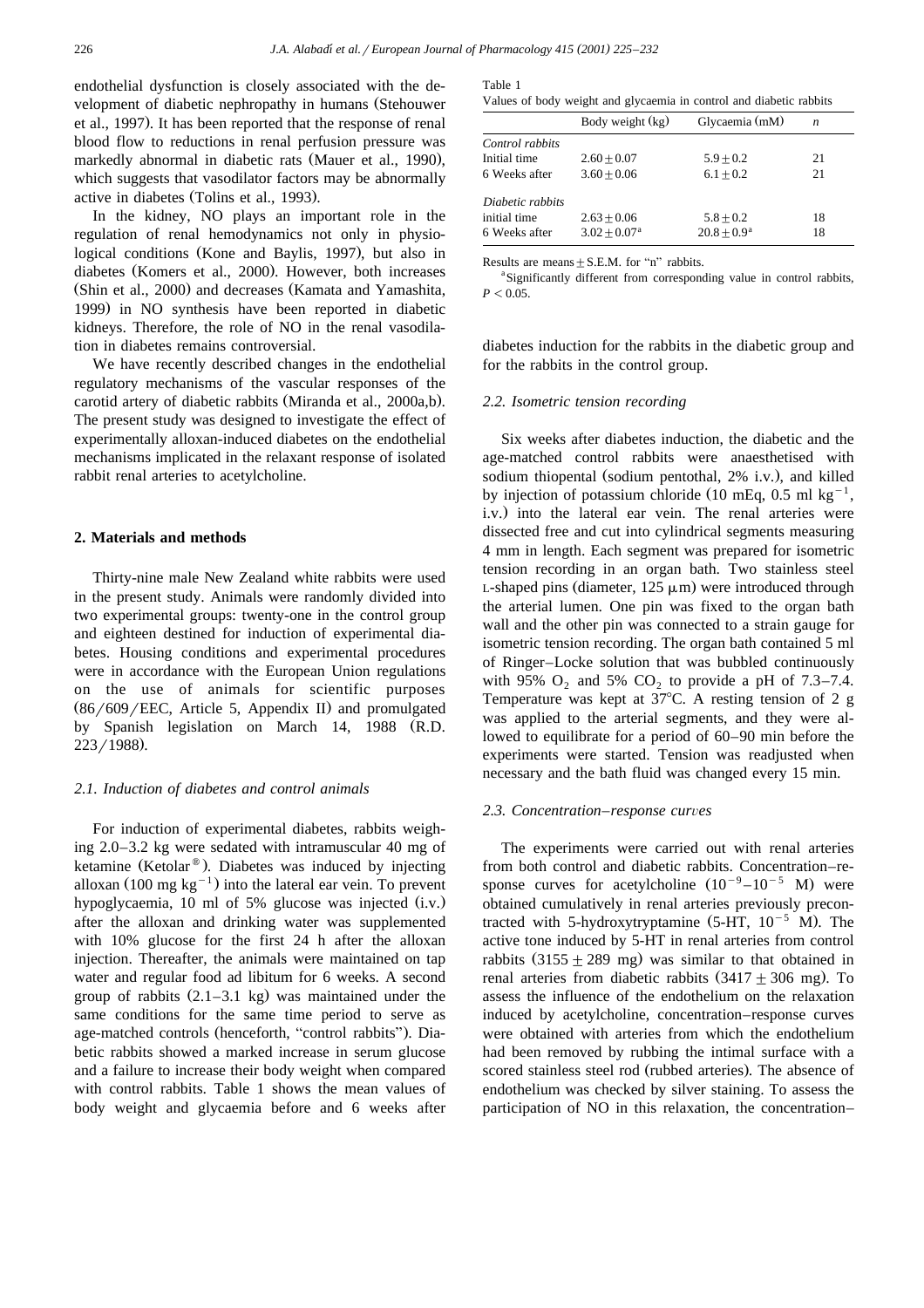response curves for acetylcholine were obtained after incubation  $(20 \text{ min})$  of the arteries with the inhibitor of NO synthase (NOS)  $N^G$ -nitro-L-arginine (L-NOArg,  $10^{-5}$  and  $10^{-4}$  M). To examine the possibility that prostacyclin could mediate the relaxation induced by acetylcholine, the concentration–response curves were obtained after incubation (20 min) of the arteries with indomethacin  $(10^{-5}$  M), an inhibitor of cyclooxygenase. Moreover, to check the possibility that another factor different from NO or prostacyclin participated in this relaxation, concentration–response curves for acetylcholine were obtained in arteries preincubated (20 min) with the two inhibitors together, L-NOArg  $(10^{-4}$  M) plus indomethacin  $(10^{-5}$  M). Finally, concentration–response curves for acetylcholine were obtained in arteries depolarised with KCl 30 mM and incubated with L-NOArg  $(10^{-4}$  M) plus indomethacin  $(10^{-5}$ M) to check whether this factor was the endothelium derived hyperpolarising factor (EDHF).

On the other hand, to detect the possible changes in the sensitivity of the vascular smooth muscle cells to NO, concentration–response curves for sodium nitroprusside  $(10^{-9} - 10^{-4}$  M), a non-endothelium-dependent vasodilator, were obtained cumulatively in renal arteries from both control and diabetic rabbits, previously precontracted with 5-HT  $10^{-5}$  M.

# *2.4. Drugs and solutions*

Alloxan, 5-HT, acetylcholine, and indomethacin were obtained from Sigma, L-NOArg from Peptide Institute Inc and sodium nitroprusside from RBI. Alloxan was dissolved in saline solution. 5-HT, acetylcholine, and L-NOArg were dissolved in twice-distilled water and diluted in saline solution; the L-NOArg solution required sonication to dissolve completely. Indomethacin was dissolved in ethanol and diluted in saline solution. Sodium nitroprusside was dissolved and diluted in saline solution. Care was taken to protect sodium nitroprusside solutions from light due to its light sensitivity. The composition of the Ringer–Locke solution was (mM): NaCl, 120; KCl, 5.4; CaCl<sub>2</sub>, 2.2;  $MgCl<sub>2</sub>$ , 1.0; NaHCO<sub>3</sub>, 25; and glucose, 5.6. To prepare the KCl-depolarising solution (30 mM), NaCl was replaced by an equimolar amount of KCl in the normal Ringer– Locke solution.

## *2.5. Statistical analysis*

Comparisons of body weight and glycaemia between control and diabetic rabbits were made by using unpaired Student's *t*-test. In the concentration–response curves, relaxation values are expressed as a percentage of the active tone. For each concentration–response curve, the maximum effect  $(E_{\text{max}})$  and the concentration of the acetylcholine which produced half of  $E_{\text{max}}$  (EC<sub>50</sub>) were calculated. Maximum effects are expressed as means  $\pm$  standard error of the mean (S.E.M.) and  $EC_{50}$  as the geometric

mean with its confidence limits (95%) for repeated experiments. Statistical comparisons of  $E_{\text{max}}$  and  $-\log \text{EC}_{50}$  $(pD_2)$  values between arteries from control and diabetic rabbits receiving the same experimental treatment were achieved by using unpaired Student's *t*-test. Comparisons between the values of  $E_{\text{max}}$  and  $pD_2$  of the concentration–response curves for acetylcholine obtained with the different treatments in the arteries from the control rabbits were made using ANOVA followed by the Newman–Keuls test. The same tests were used to compare the  $E_{\text{max}}$  and  $pD<sub>2</sub>$  of the curves obtained with the different treatments in the arteries from diabetic rabbits. A probability value of less than 5% was considered significant.

# **3. Results**

### *3.1. Concentration–response curves for acetylcholine*

Cumulative addition of acetylcholine  $(10^{-9} - 10^{-5} \text{ M})$ produced concentration-dependent relaxation of isolated renal arteries, previously contracted with  $5-HT$   $10^{-5}$  M (Fig. 1), and the EC  $_{50}$  was significantly lower in arteries from diabetic than from control rabbits, while there were no significant differences between the  $E_{\text{max}}$  values (Table 2). Mechanical removal of the endothelium strongly inhib-



Fig. 1. Concentration–response relaxant curves for acetylcholine in isolated renal arteries from control (open symbols) and diabetic (solid symbols) rabbits in the following experimental conditions: control arteries, arteries incubated with  $N^G$ -nitro-L-arginine  $10^{-4}$  M (L-NOArg) and arteries without endothelium (RUBBED). Relaxation values are expressed as percentage of the active tone induced by 5-hydroxytryptamine  $10^{-5}$  M and represent means  $\pm$  S.E.M.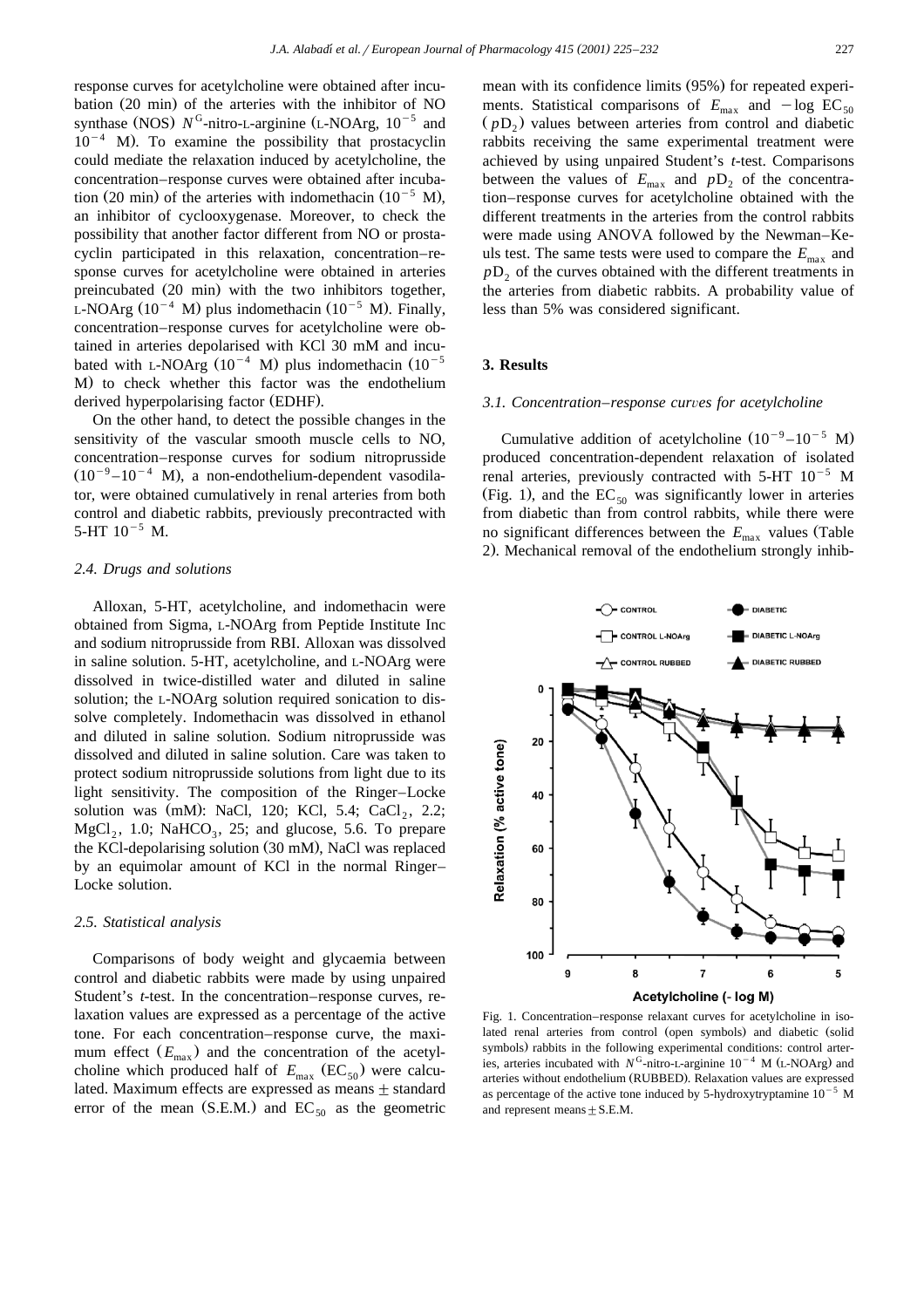Table 2

 $EC_{50}$  and maximum effect  $(E_{\text{max}})$  values, for concentration–response curves for acetylcholine in rabbit renal artery

|                             | $EC_{50}$ (M)                          | $E_{\rm max}$ (%)      | $\boldsymbol{n}$ |
|-----------------------------|----------------------------------------|------------------------|------------------|
| Control rabbits             |                                        |                        |                  |
| Control                     | $3.0(2.1-4.1)\times10^{-8}$            | $92 + 2$               | 24               |
| Rubbed                      | $4.5(3.0-6.8)\times10^{-8}$            | $15 + 4^a$             | 13               |
| L-NOArg $10^{-5}$ M         | 6.8 $(4.7-9.8)\times10^{-8}$           | $78 + 6^b$             | 11               |
| L-NOArg $10^{-4}$ M         | $1.5(1.1-2.1)\times10^{-7a}$           | $63 + 6^{a,b}$         | 14               |
| Indomethacin $10^{-5}$ M    | 9.1 $(6.9-12.0)\times10^{-8a}$         | $63 \pm 7^{a,b}$       | 15               |
| L-NOArg $10^{-4}$ M +       | 4.9 $(3.5-6.9) \times 10^{-7}$ a,b,c   | $53 + 8^{a,b}$         | 7                |
| Indomethacin $10^{-5}$ M    |                                        |                        |                  |
| $KCl + L-NOArg 10^{-4} M +$ |                                        | $9 + 2^{a,c,d,e}$      | 10               |
| Indomethacin $10^{-5}$ M    |                                        |                        |                  |
| Diabetic rabbits            |                                        |                        |                  |
| Control                     | $1.0 (0.9-1.2) \times 10^{-8f}$        | $95 + 2$               | 20               |
| Rubbed                      | 3.3 $(2.0-5.4) \times 10^{-8a}$        | $16 + 5^{\rm a}$       | 11               |
| L-NOArg $10^{-5}$ M         | 4.3 $(3.2 - 5.6) \times 10^{-8}$ a,c,d | $86+5^{\rm b}$         | 14               |
| L-NOArg $10^{-4}$ M         | 2.3 $(1.8-3.0)\times10^{-7a,b}$        | $70 + 9^{a,b}$         | 11               |
| Indomethacin $10^{-5}$ M    | $1.2(1.0-1.5)\times10^{-7a}$           | $73 \pm 6^{a,b}$       | 11               |
| L-NOArg $10^{-4}$ M +       | 5.1 $(2.2-12.0)\times10^{-7}$ a,b,c    | $28 + 5^{a,c,d,f}$     | 8                |
| Indomethacin $10^{-5}$ M    |                                        |                        |                  |
| $KCl + L-NOArg 10^{-4} M +$ |                                        | $7+2^{\text{a,c,d,e}}$ | 11               |
| Indomethacin $10^{-5}$ M    |                                        |                        |                  |

 $E_{\text{max}}$  values are expressed as a percentage of active tone induced with 5-Hydroxytryptamine  $10^{-5}$  M, except in the "KCl+L-NOArg+ Indomethacin" groups in which active tone was induced with KCl 30 mM.

 $EC_{50}$  values are means and confidence limits;  $E_{\text{max}}$  values are means  $\pm$  S.E.M. L-NOArg:  $N^G$ -nitro-L-arginine.

<sup>a</sup> Significantly different from corresponding control value,  $P < 0.05$ .

<sup>b</sup>Significantly different from corresponding rubbed value,  $P < 0.05$ .

<sup>c</sup> Significantly different from corresponding "Indomethacin  $10^{-5}$  M" value,  $P < 0.05$ .

 $d$ Significantly different from corresponding "L-NOArg  $10^{-4}$  M" value,  $P < 0.05$ .

<sup>e</sup>Significantly different from corresponding "L-NOArg  $10^{-4}$  M+ Indomethacin  $10^{-5}$  M" value,  $P < 0.05$ .

<sup>1</sup>Significantly different from corresponding value in control rabbits,  $P < 0.05$ .

ited the relaxant response to acetylcholine in arteries from both experimental groups of rabbits (Fig. 1). There were no significant differences between concentration–response curves for acetylcholine in rubbed arteries from control rabbits and those from diabetic rabbits (Table 2).

In arteries from control rabbits, incubation with L-NOArg  $10^{-5}$  M did not significantly modify either the  $EC_{50}$  or the  $E_{\text{max}}$  in the concentration–response curves for acetylcholine. However, incubation of renal arteries from diabetic rabbits with the same concentration of L-NOArg significantly inhibited the relaxant potency of acetylcholine, without modifying the  $E_{\text{max}}$  value (Table 2).

Incubation with a higher concentration of L-NOArg  $(10^{-4}$  M) induced a significant inhibition of relaxant response to acetylcholine in renal arteries from both control and diabetic rabbits (Fig. 1; Table 2). There were no significant differences between  $EC_{50}$  and  $E_{\text{max}}$  values of concentration–response curves for acetylcholine in arteries preincubated with L-NOArg  $10^{-4}$  M from control rabbits

and those from diabetic rabbits (Table 2). Moreover, the inhibition of the relaxant response to acetylcholine produced by L-NOArg was significantly lower than that produced by the mechanical rubbing of the arterial segments  $(Fig. 1; Table 2).$ 

Pretreatment of isolated renal arteries with indomethacin  $(10^{-5}$  M) significantly inhibited the relaxant response to acetylcholine in arteries from either control or diabetic rabbits (Fig. 2; Table 2). Comparison of the concentration–response curves for acetylcholine in the presence of indomethacin did not show significant differences between either the  $EC_{50}$  or  $E_{\text{max}}$  values in arteries from control rabbits and those from diabetic rabbits (Table 2). Moreover, the inhibition of the relaxant response to acetylcholine produced by indomethacin was significantly lower than that produced by the mechanical rubbing of the arterial segments (Table 2).

When renal arteries were incubated with L-NOArg  $(10^{-4}$ M) and indomethacin  $(10^{-5}$  M) together, the inhibition of the relaxant response to acetylcholine was significantly greater in arteries from diabetic rabbits than in arteries from control rabbits (Fig. 3; Table 2). In renal arteries from control rabbits, the inhibition of relaxant response to acetylcholine produced by the double treatment (L-NOArg plus indomethacin) was significantly lower than that produced by the mechanical rubbing of the endothelium (Table 2). On the other hand, in renal arteries from diabetic rabbits, the double treatment (L-NOArg plus indomethacin) induced a significantly greater inhibition of the relaxant response to acetylcholine than that induced by either treatment separately (Table 2).



Fig. 2. Concentration–response relaxant curves for acetylcholine in isolated renal arteries from control (open symbols) and diabetic (solid symbols) rabbits in control conditions and incubated with indomethacin  $10^{-5}$  M (INDOMETHACIN). Relaxation values are expressed as percentage of the active tone induced by 5-hydroxytryptamine  $10^{-5}$  M and represent means  $+ S.E.M.$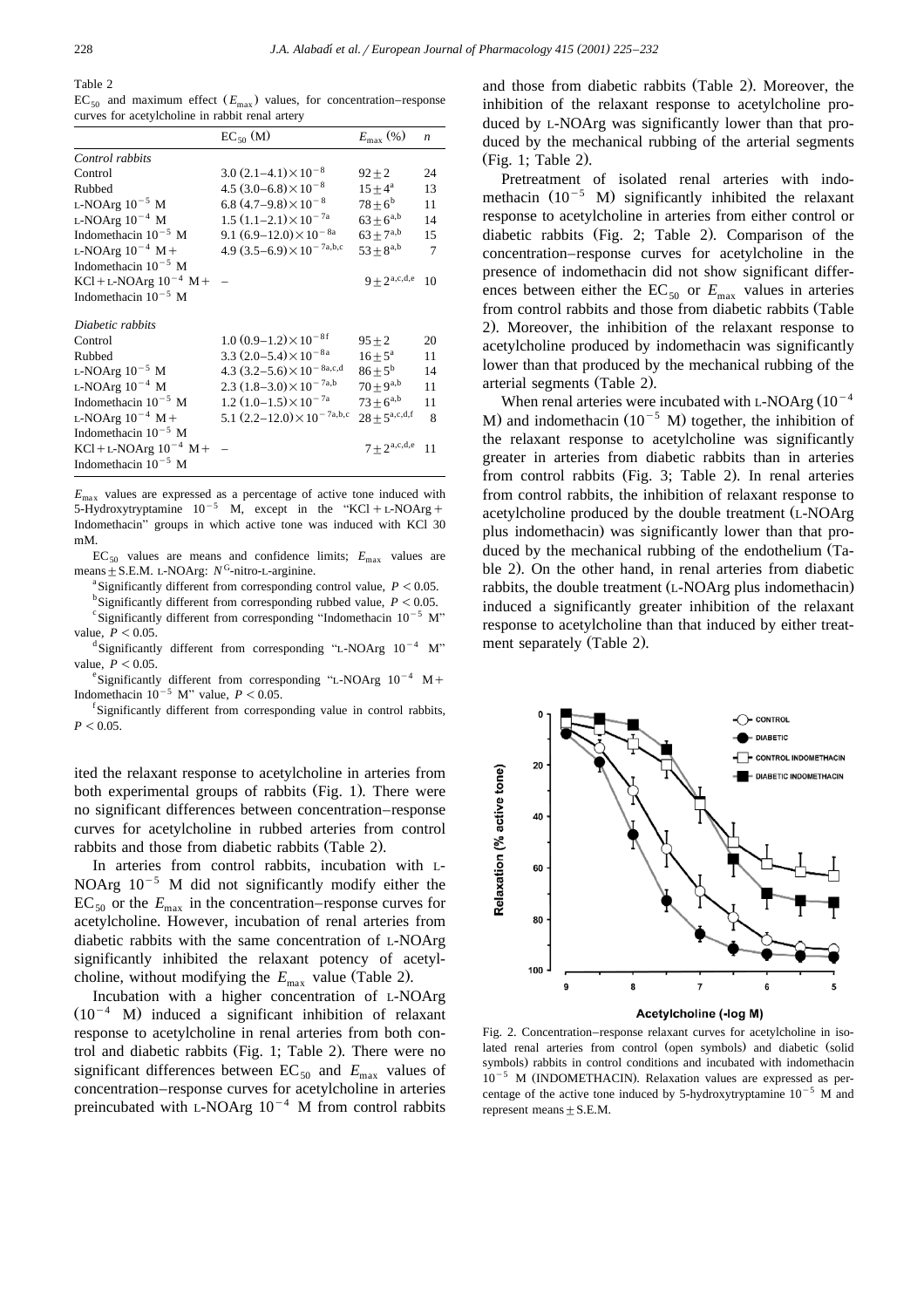In renal arteries depolarised with KCl 30 mM and incubated with L-NOArg  $(10^{-4}$  M) plus indomethacin  $(10^{-5}$  M), the relaxation induced by acetylcholine was almost abolished in both experimental groups of rabbits (Fig. 3). There were no significant differences between this treatment  $(KCl + L-NOArg + indometer)$  and the effect produced by the mechanical rubbing of the arterial segments either in control or diabetic rabbits (Table 2). Moreover, with the latter treatment  $(KCl + L-NOArg +$ indomethacin), the inhibition of the relaxant response to acetylcholine was significantly greater than that produced by the double treatment  $(L-NOArg + indomethacin)$  both in control and diabetic rabbits (Fig. 3; Table 2).

Table 2 summarizes the  $E_{\text{max}}$  and  $EC_{50}$  values of concentration–response curves for acetylcholine under the different experimental conditions.

# *3.2. Concentration–response curves for sodium nitroprusside*

Cumulative addition of sodium nitroprusside  $(10^{-9} 10^{-4}$  M) produced concentration-dependent relaxation of isolated renal arteries previously contracted with 5-HT  $10^{-5}$  M from both control and diabetic rabbits (Fig. 4). In renal arteries from control rabbits, the  $EC_{50}$  value was 8.7  $(6.8-11.2) \times 10^{-8}$  M and the  $E_{\text{max}}$  value was 99  $\pm$  1% of the active tone  $(n = 9)$ . In renal arteries from diabetic rabbits, the EC<sub>50</sub> value was 7.4  $(5.1-10.7) \times 10^{-8}$  M and



Fig. 3. Concentration–response relaxant curves for acetylcholine in isolated renal arteries from control (open symbols) and diabetic (solid symbols) rabbits in the following experimental conditions: control arteries (active tone induced by 5-hydroxytryptamine  $10^{-5}$  M), arteries precontracted with 5-hydroxytryptamine  $10^{-5}$  M and incubated with  $N^{\overline{Q}}$ -nitro-<br>L-arginine  $10^{-4}$  M plus indomethacin  $10^{-5}$  M (L-NOArg + INDOMETHACIN), and arteries precontracted with KCl 30 mM and incubated with  $N^{G}$ -nitro-L-arginine  $10^{-4}$  M plus indomethacin  $10^{-5}$  M  $(KCl + L-NOArg + INDOMETHACIN)$ . Relaxation values are expressed as percentage of the active tone and represent means  $+ S.E.M.$ 



Fig. 4. Concentration–response relaxant curves for sodium nitroprusside in isolated renal arteries from control (open symbols) and diabetic (solid symbols) rabbits. Relaxation values are expressed as percentage of the active tone induced by 5-hydroxytryptamine  $10^{-5}$  M and represent  $means + S.E.M.$ 

the  $E_{\text{max}}$  value was 99  $\pm$  1% of the active tone (*n* = 11). The  $EC_{50}$  and  $E_{\text{max}}$  values of the relaxation induced by sodium nitroprusside in diabetic rabbits were no significantly different with respect to those obtained in control rabbits.

## **4. Discussion**

In the present study, the endothelium-dependent relaxation induced by acetylcholine was potentiated in renal arteries from alloxan-induced diabetic rabbits. Alloxan is a diabetogenic agent that induces a syndrome in animals that resembles type-I diabetes mellitus, characterised by hyperglycaemia, hypercholesterolaemia, glycosuria, and a raised level of glycosylated hemoglobin in erythrocytes (Agrawal et al., 1987), and it is commonly used as a valid experimental model of diabetes in the rabbit (Chan et al., 2000).

It is generally accepted that endothelium-dependent relaxation is impaired in different vascular beds of several animal species with experimentally induced diabetes mellitus, whereas this endothelium-mediated vasodilatation also appears impaired or unchanged in diabetic patients (see, for review, Sobrevia and Mann, 1997; Chan et al., 2000). However, there are some reports that show an enhanced endothelium-dependent relaxation in response to histamine (White and Carrier, 1986) and to acetylcholine (Bhardwaj and Moore, 1988; Omer et al., 1999) in diabetes.

Our results show that acetylcholine-induced relaxation of renal arteries from diabetic rabbits was significantly more potent than that obtained in arteries from control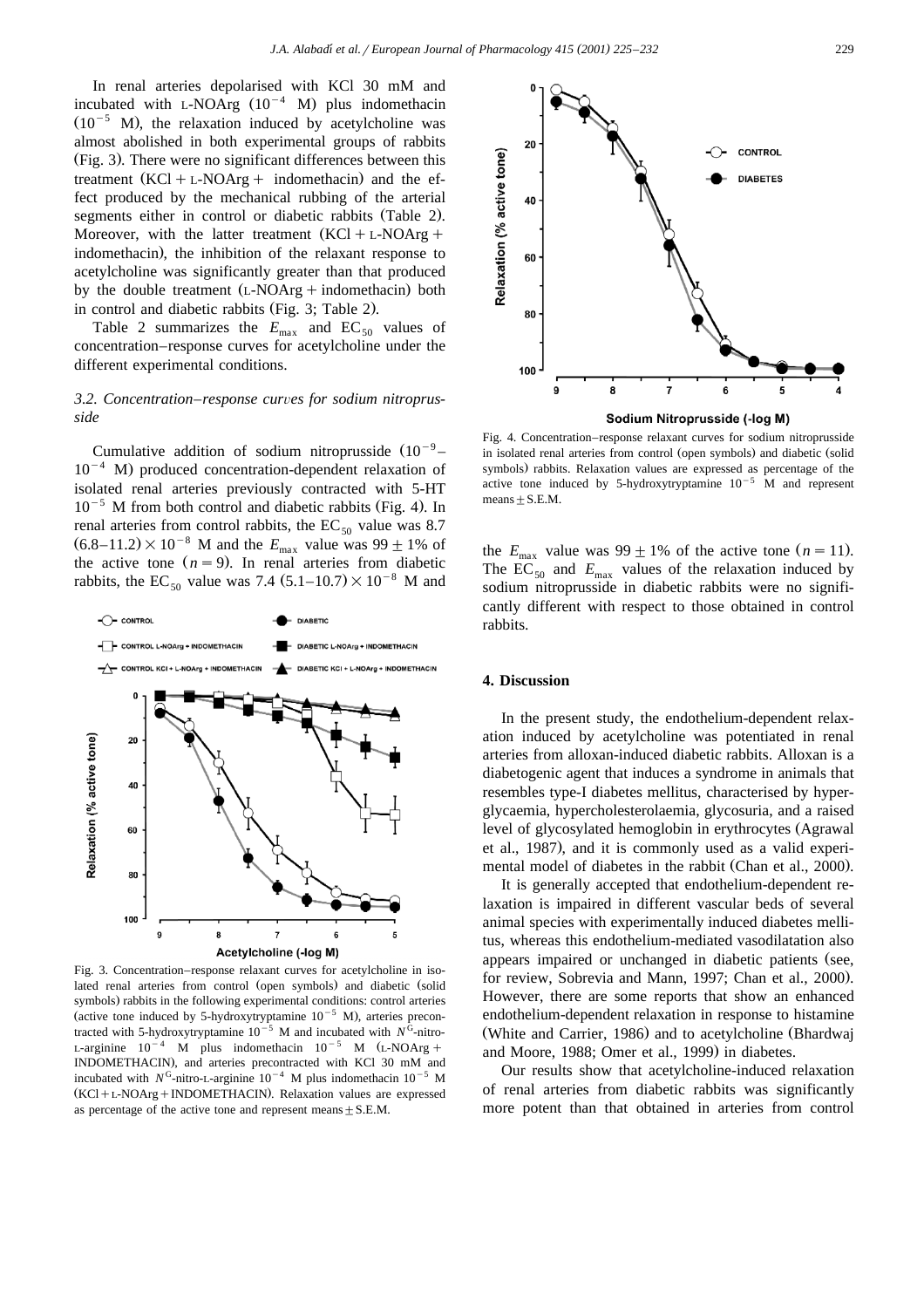rabbits, with no significant changes in  $E_{\text{max}}$  values. These results are consistent with data obtained in renal arteries from diabetic dogs (Gebremedhin et al., 1989), and in perfused kidneys from diabetic rats (Bhardwaj and Moore, 1988). Therefore, it could be hypothesised that the renal vascular bed responds in a paradoxical fashion during diabetes, with an enhanced endothelium-dependent relaxation to acetylcholine. This enhanced relaxation could contribute to the renal hyperperfusion and hyperfiltration observed in diabetes (Tolins et al., 1993; Sugimoto et al., 1998).

In the present study, mechanical removal of the endothelium almost abolished the acetylcholine-induced relaxation both in control and diabetic rabbits, thus indicating the endothelium dependence of this arterial response. Moreover, L-NOArg, indomethacin, and L-NOArg plus indomethacin partially inhibited the acetylcholine-induced relaxation, whereas this relaxation was almost abolished when renal arteries both in control and diabetic rabbits, were depolarised with KCl 30 mM and incubated with L-NOArg plus indomethacin. These results indicate that in rabbit renal arteries, acetylcholine-induced relaxation was mediated by three different endothelial factors both in control and diabetic animals:  $(1) NO$ ;  $(2) a cyclooxygenase$ product, probably prostacyclin; and (3) EDHF. These findings confirm previous reports carried out in renal vascular bed of different species (Hayashi et al., 1994; Kagota et al., 1999).

On the other hand, our results show that the inhibitory effect of L-NOArg is greater in renal arteries from diabetic rabbits than in arteries from control rabbits. This is consistent with the greater impairment of acetylcholine-induced relaxation produced by L-NOArg in renal arteries from diabetic rats (Dai et al., 1993). Our result suggests that in renal arteries from diabetic rabbits the NO mediation of acetylcholine-induced relaxation is greater than in renal arteries from control rabbits, which could be the cause of the enhanced relaxant potency of acetylcholine in diabetes. Increased endogenous NO activity has been reported in kidneys from diabetic rats (Tolins et al., 1993). This increase could be due to enhanced NO synthesis (Sugimoto et al., 1998; Choi et al., 1999) and/or enhanced sensitivity of vascular smooth muscle to NO (Yamada et al., 1995). In our study, the latter hypothesis was ruled out because relaxation induced by the NO donor sodium nitroprusside is similar in renal arteries from control and diabetic rabbits. This result indicates that the sensitivity of smooth muscle cells of renal arteries to NO is not altered in our diabetic rabbits and, therefore, confirms the findings of other authors obtained in renal (García et al., 1999) and other vascular beds (Avogaro et al., 1997; Sheykhzade et al., 2000). In contrast, some authors have reported attenuated responses to nitrovasodilators in diabetic patients (Watts et al., 1996).

In human aortic endothelial cells, prolonged exposure to elevated concentrations of glucose increases eNOS gene,

protein expression and NO release, thus indicating that both basal and stimulated production of NO are enhanced in high glucose-treated cells (Cosentino and Lüscher, 1998). In diabetic rats, an enhancement of NO synthesis by eNOS has been reported in afferent arterioles and glomeruli (Sugimoto et al., 1998). Enhanced expression of endothelial and neuronal isoforms of NOS in outer medulla (Shin et al., 2000), and increased expression of the three isoforms of NOS in the renal cortex (Choi et al., 1999) have also been described in diabetes. In addition, increased NO synthesis in diabetes was found by measuring increases in plasma and urinary excretion of nitrites and nitrates, the stable metabolites of NO (Choi et al., 1999; Shin et al., 2000). Moreover, it has been suggested that this enhanced NO activity could contribute to the excessive renal vasodilation observed in diabetes, which ultimately induces glomerular enlargement and glomerular hyperfiltration leading to diabetic nephropathy (Sugimoto et al., 1998; Choi et al., 1999).

In contrast with results obtained without indomethacin, in the presence of this inhibitor, there were no differences in the  $EC_{50}$  value of the acetylcholine-relaxant response between renal arteries from control and diabetic rabbits. This result suggests increased mediation of prostacyclin in the acetylcholine-induced relaxation of renal arteries from diabetic rabbits that could contribute to the enhanced vasorelaxant potency of acetylcholine observed in diabetes. This is consistent with the enhanced mediation by endogenous prostaglandins of the increased gastric and mesenteric blood flow observed in diabetic rats (Goldin et al., 1996) and with the increases in vasodilator prostanoid release in diabetic coronary arteries (Koltai et al., 1997). In addition, it has recently been reported that the renal production of prostacyclin is enhanced in diabetic rats Okumura et al., Ž 1999).

On the other hand, the inhibition of the acetylcholineinduced relaxation produced by double treatment (L-NOArg) plus indomethacin) was significantly enhanced in renal arteries from diabetic rabbits. This lends support to the hypothesis of a greater participation of NO and prostacyclin that could contribute to the enhanced acetylcholine-relaxant potency observed in diabetes. Our finding also indicates that the participation of EDHF in the acetylcholine-induced relaxation of renal arteries from diabetic rabbits is lower than that observed in arteries from control rabbits. This is consistent with other studies showing an impairment of EDHF-mediated vasodilation (Fukao et al., 1997; Makino et al., 2000), and this decrease could constitute a compensatory mechanism meant to minimise the effects of the enhanced production of NO and prostacyclin.

In summary, the present study shows that diabetes potentiates the endothelium-mediated relaxant response to acetylcholine in renal arteries. In this vascular bed, the acetylcholine-induced relaxation is mediated by NO, a cyclooxygenase product, probably prostacyclin, and EDHF. The increased mediation of NO and prostacyclin observed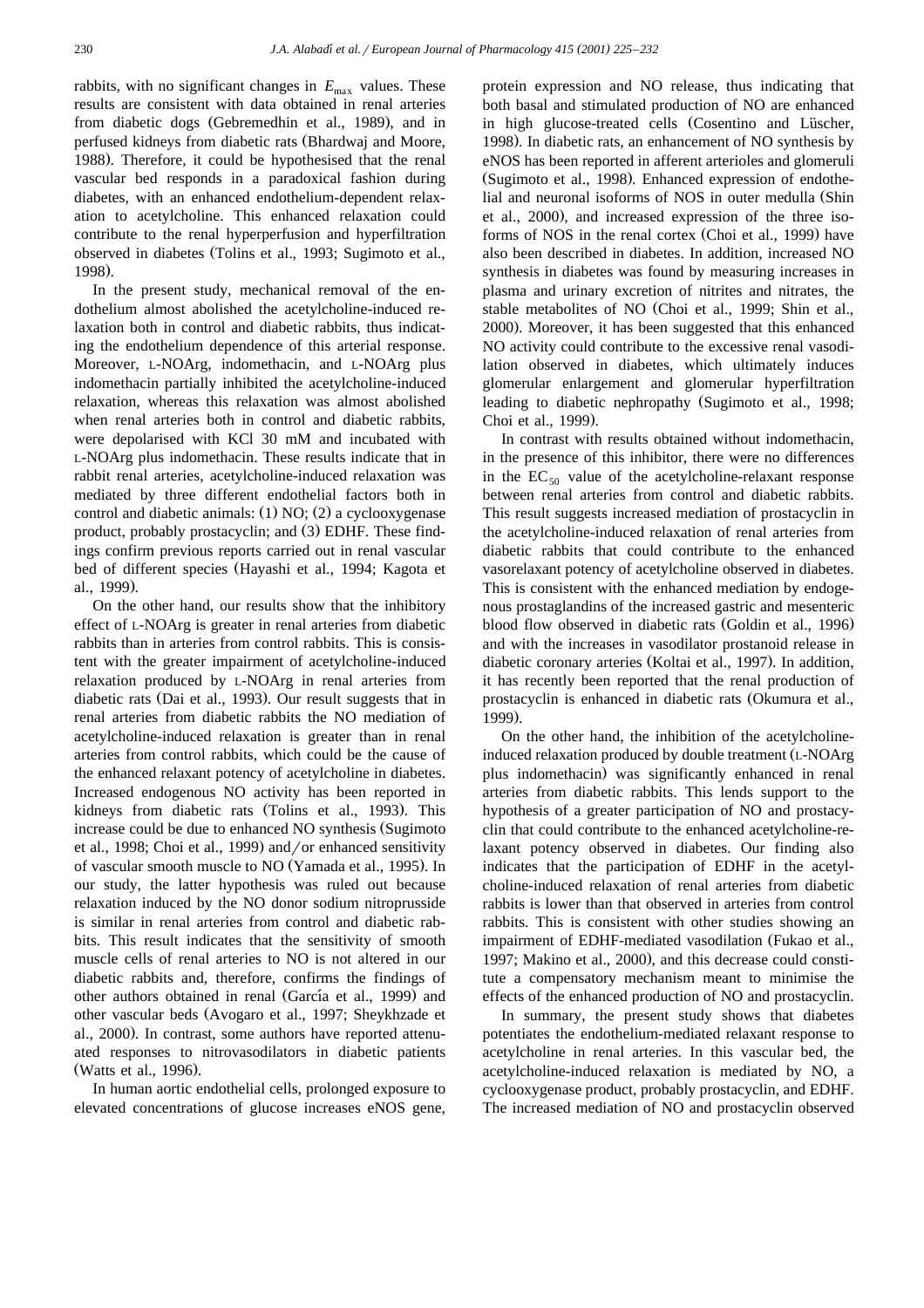in diabetes could be responsible for this enhanced relaxant potency of acetylcholine. These changes could contribute to the renal hyperperfusion and hyperfiltration observed in diabetic nephropathy.

### **Acknowledgements**

The authors are grateful to Salvador Banacloche for his technical assistance.

# **References**

- Agrawal, D.K., Bhimji, S., Mcneill, J.H., 1987. Effect of chronic experimental diabetes on vascular smooth muscle function in rabbit carotid artery. J. Cardiovasc. Pharmacol. 9, 584–593.
- Avogaro, A., Piarulli, F., Valerio, A., Miola, M., Calveri, M., Pavan, P., Vicini, P., Cobelli, C., Tiengo, A., Calo, L., Del Prato, S., 1997. Forearm nitric oxide balance, vascular relaxation, and glucose metabolism in NIDDM patients. Diabetes 46, 1040–1046.
- Bhardwaj, R., Moore, P.K., 1988. Increased vasodilator response to acetylcholine of renal blood vessels from diabetic rats. J. Pharm. Pharmacol. 40, 739–742.
- Chan, N.N., Vallance, P., Colhoun, H.M., 2000. Nitric oxide and vascular responses in type I diabetes. Diabetologia 43, 137–147.
- Choi, K.C., Lee, S.C., Kim, S.W., Kim, N.H., Lee, J.U., Kang, Y.J., 1999. Role of nitric oxide in the pathogenesis of diabetic nephropathy in streptozotocin-induced diabetic rats. Korean J. Intern. Med. 14, 32–41.
- Cosentino, F., Lüscher, T.F., 1998. Endothelial dysfunction in diabetes mellitus. J. Cardiovasc. Pharmacol. 32 (Suppl. 3), S54-S61.
- Dai, F.X., Diederich, A., Skopec, J., Diederich, D., 1993. Diabetes-induced endothelial dysfunction in streptozotocin-treated rats: role of prostaglandin endoperoxides and free radicals. J. Am. Soc. Nephrol. 4, 1327–1336.
- De Vriese, A.S., Verbeuren, T.J., Van de Voorde, J., Lameire, N.H., Vanhoutte, P.M., 2000. Endothelial dysfunction in diabetes. Br. J. Pharmacol. 130, 963–974.
- Fukao, M., Hattori, Y., Kanno, M., Sakuma, I., Kitabatake, A., 1997. Alterations in endothelium-dependent hyperpolarization and relaxation in mesenteric arteries from streptozotocin-induced diabetic rats. Br. J. Pharmacol. 121, 1383–1391.
- García, V.M., Ochoa, J.E., Elias, M.M., 1999. Effect of early stage of experimental diabetes on vascular functions in isolated perfused kidneys. J. Auton. Pharmacol. 19, 97–103.
- Gebremedhin, D., Koltai, M.Z., Pogatsa, G., Magyar, K., Hadhazy, P., 1989. Altered responsiveness of diabetic dog renal arteries to acetylcholine and phenylephrine: role of endothelium. Pharmacology 38, 177–184.
- Goldin, E., Casadevall, M., Mourelle, M., Cirera, I., Elizalde, J.I., Panes, J., Casamitjana, R., Guth, P., Pique, J.M., Teres, J., 1996. Role of prostaglandins and nitric oxide in gastrointestinal hyperemia of diabetic rats. Am. J. Physiol. 270, G684–G690.
- Hayashi, K., Loutzenhiser, R., Epstein, M., Suzuki, H., Saruta, T., 1994. Multiple factors contribute to acetylcholine-induced renal afferent arteriolar vasodilation during myogenic and norepinephrine- and KCl-induced vasoconstriction. Studies in the isolated perfused hydronephrotic kidney. Circ. Res. 75, 821–828.
- Kagota, S., Yamaguchi, Y., Nakamura, K., Kunitomo, M., 1999. Characterization of nitric oxide- and prostaglandin-independent relaxation in response to acetylcholine in rabbit renal artery. Clin. Exp. Pharmacol. Physiol. 26, 790–796.
- Kamata, K., Yamashita, K., 1999. Insulin resistance and impaired endothelium-dependent renal vasodilatation in fructose-fed hypertensive rats. Res. Commun. Mol. Pathol. Pharmacol. 103, 195–210.
- Koltai, M.Z., Hadhazy, P., Posa, I., Kocsis, E., Winkler, G., Rösen, P., Pogatsa, G., 1997. Characteristics of coronary endothelial dysfunction in experimental diabetes. Cardiovasc. Res. 34, 157–163.
- Komers, R., Oyama, T.T., Chapman, J.G., Allison, K.M., Anderson, S., 2000. Effects of systemic inhibition of neuronal nitric oxide synthase in diabetic rats. Hypertension 35, 655–661.
- Kone, B.C., Baylis, C., 1997. Biosynthesis and homeostatic roles of nitric oxide in the normal kidney. Am. J. Physiol. 272, F561–F578.
- Makino, A., Ohuchi, K., Kamata, K., 2000. Mechanisms underlying the attenuation of endothelium-dependent vasodilatation in the mesenteric arterial bed of the streptozotocin-induced diabetic rat. Br. J. Pharmacol. 130, 549–556.
- Mauer, S.M., Brown, D.M., Steffes, M.W., Azar, S., 1990. Studies of renal autoregulation in pancreatectomized and streptozotocin diabetic rats. Kidney Int. 37, 909–917.
- Miranda, F.J., Alabadí, J.A., Llorens, S., Ruiz de Apodaca, R.F., Centeno, J.M., Alborch, E., 2000a. Influence of experimental diabetes on regulatory mechanisms of vascular response of rabbit carotid artery to acetylcholine. Life Sci. 66, 2071–2080.
- Miranda, F.J., Alabadí, J.A., Llorens, S., Ruiz de Apodaca, R.F., Centeno, J.M., Alborch, E., 2000b. Diabetes-induced changes in endothelial mechanisms implicated in rabbit carotid arterial response to 5-hydroxytryptamine. Eur. J. Pharmacol. 401, 397–402.
- Moncada, S., Palmer, R.M.J., Higgs, E.A., 1991. Nitric oxide: physiology, pathophysiology, and pharmacology. Pharmacol. Rev. 43, 109– 142.
- Okumura, M., Imanishi, M., Yamashita, T., Yamamura, Y., Kim, S., Iwao, H., Tanaka, S., Fujii, S., 1999. Renal production of thromboxane and prostaglandins in a rat model of type 2 diabetes. Life Sci. 66, 371–377.
- Omer, S., Shan, J., Varma, D.R., Mulay, S., 1999. Augmentation of diabetes-associated renal hyperfiltration and nitric oxide production by pregnancy in rats. J. Endocrinol. 161, 15–23.
- Sheykhzade, M., Dalsgaard, G.T., Johansen, T., Nyborg, N.C.B., 2000. The effect of long-term streptozotocin-induced diabetes on contractile and relaxation responses of coronary arteries: selective attenuation of CGRP-induced relaxations. Br. J. Pharmacol. 129, 1212–1218.
- Shin, S.J., Lai, F.J., Wen, J.D., Hsiao, P.J., Hsieh, M.C., Tzeng, T.F., Chen, H.C., Guh, J.Y., Tsai, J.H., 2000. Neuronal and endothelial nitric oxide synthase expression in outer medulla of streptozotocin-induced diabetic rat kidney. Diabetologia 43, 649–659.
- Sikorski, B.W., Hodgson, W.C., King, R.G., 1993. Effects of haemoglobin and *N*-nitro-L-arginine on constrictor and dilator responses of aortic rings from streptozotocin diabetic rats. Eur. J. Pharmacol. 242, 275– 282.
- Sobrevia, L., Mann, G.E., 1997. Dysfunction of the endothelial nitric oxide signalling pathway in diabetes and hyperglycaemia. Exp. Physiol. 82, 423–452.
- Stehouwer, C.D.A., Lambert, J., Donker, A.J.M., Van Hinsbergh, V.W.M., 1997. Endothelial dysfunction and pathogenesis of diabetic angiopathy. Cardiovasc. Res. 34, 55–68.
- Sugimoto, H., Shikata, K., Matsuda, M., Kushiro, M., Hayashi, Y., Hiragushi, K., Wada, J., Makino, H., 1998. Increased expression of endothelial cell nitric oxide synthase (ecNOS) in afferent and glomerular endothelial cells is involved in glomerular hyperfiltration of diabetic nephropathy. Diabetologia 41, 1426–1434.
- Taylor, P.D., Graves, J.E., Poston, L., 1995. Selective impairment of acetylcholine-mediated endothelium-dependent relaxation in isolated resistance arteries of the streptozotocin-induced diabetic rat. Clin. Sci. 88, 519–524.
- Tolins, J.P., Shultz, P.J., Raij, L., Brown, D.M., Mauer, S.M., 1993. Abnormal renal hemodynamic response to reduced renal perfusion pressure in diabetic rats: role of NO. Am. J. Physiol. 265, F886–F895.
- Watts, G.F., O'Brien, S.F., Silvester, W., Millar, J.A., 1996. Impaired